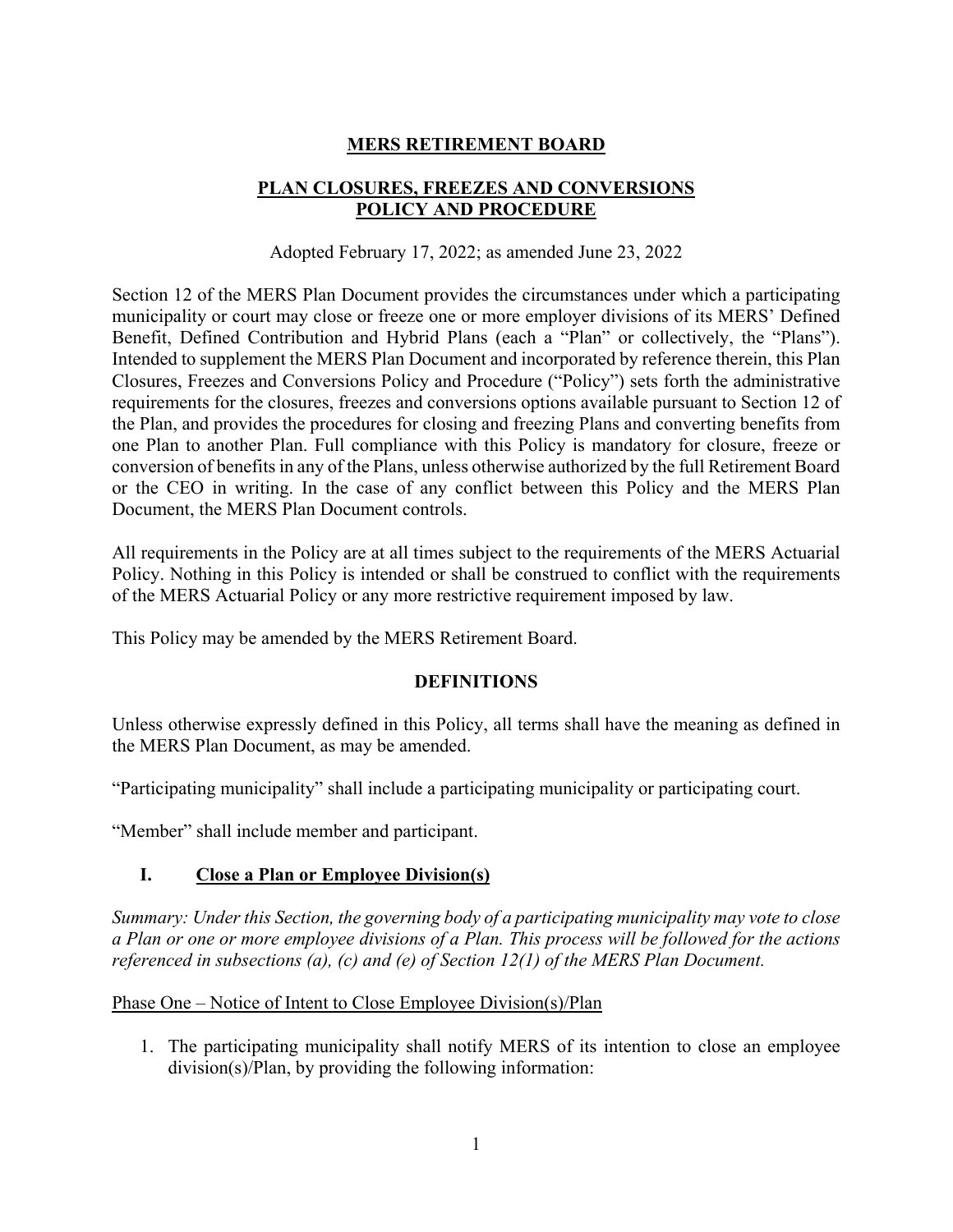- The employee division(s)/Plan proposed to be closed;
- The proposed date of closure, which must be the first day of a calendar month not sooner than 30 days after the adoption by the governing body of applicable documentation as described in Phase Two, below, which minimum period MERS may modify at its discretion;
- The employee division(s)/plan to which new hires/rehires/transferred employees who would have otherwise been members of the closed employee division or Plan will be enrolled, if any; and
- Whether the participating municipality wishes to offer at the time of closure a one-time irrevocable conversion option and/or optional freeze to active members to the employee division/plan to which new hires/rehires/transferred employees who would have otherwise been members of the closed employee division or Plan will be enrolled, if any (subject to and as permissible under the terms of the Plan).

Any employee option offered must be consistent with the requirements of the Internal Revenue Code, which prohibits providing employees a choice, after the later of (i) the employee's date of hire, or (ii) the date on which the employee was first eligible for any plan of the employer, between receiving immediate compensation and deferred compensation, including but not limited to a choice between different employee contribution structures.

- 2. Upon notice by the participating municipality of the intent to close one or more Defined Benefit or Hybrid employee division(s)/Plan and, if applicable, receipt of the valuation request form(s) and fee, MERS shall initiate such actuarial studies required under the terms of the MERS Actuarial Policy. Upon completion of any required actuarial studies, MERS will provide these to the participating municipality as well as advising the participating municipality about the changed basis upon which employer contribution invoices are prepared (from a percent of payroll to a flat dollar amount), and that any existing employer caps will no longer be administered. MERS will notify the participating employer about available conversion options or optional freeze provisions, if indicated.
- 3. MERS will also provide a participating municipality that has indicated an interest in offering either a conversion option or an optional freeze:
	- a. Which conversion option or optional freeze may be offered, and any additional information MERS may need to make that determination; and
	- b. Procedures and timelines regarding conversion options or optional freeze notices.

## Phase Two – Vote of the Governing Body

After receipt from MERS of the information described in Phase One and presentation of such actuarial studies required by the Actuarial Policy, upon the adoption by the participating municipality's governing body of the following, as applicable: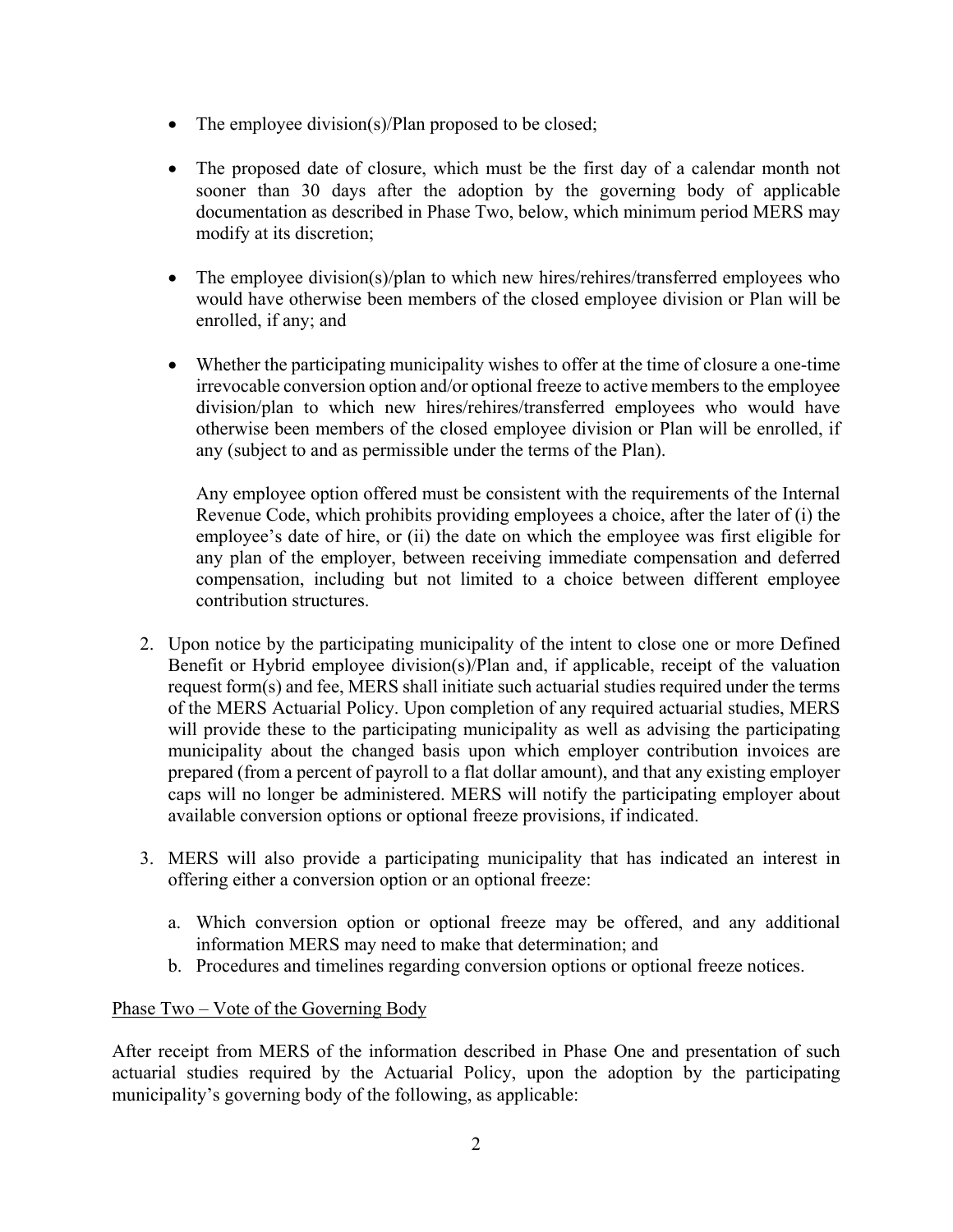- an Adoption Agreement, in a form prescribed by MERS, and/or
- if the employer is adopting a new MERS Plan for the first time, a Resolution or Administrative Order, and/or
- if needed, an Administrative Services Agreement.

the participating municipality shall timely provide the applicable documentation to MERS, together with an effective date consistent with the timeline provided herein, and all other required information.

Phase Three – Closure Implementation

- 1. On and after the closure effective date, no new hires, rehires or transfers will be enrolled by MERS into the closed employee division(s)/Plan, unless otherwise provided by an alternative transfer arrangement between MERS and the participating municipality.
- 2. Any conversion option or optional freeze options that the participating municipality has elected to offer pursuant to the terms of the Plan to current members shall be governed by the terms of Section III, below.
- 3. For Defined Benefit or Hybrid members who were given the option and elected to freeze accrual under the now closed division/Plan, no changes shall be made to the determined Final Average Compensation of current active members based on wages paid for services performed after the effective date of the freeze.
- 4. All actuarial matters relating to the closed employee division(s)/Plan shall be determined under the terms of the MERS Actuarial Policy, as amended.

# **II. Freeze a Plan or Employee Division(s)**

*Summary: Under this Section, the governing body of a participating municipality may vote to freeze a Plan (which terminates ongoing accruals for current members and closes the Plan to any new entrants) or one or more employee division(s) of a Plan. This process will be followed for the actions referenced in subsections (b), (d) and (f) of Section 12 of the MERS Plan Document.*

Phase One – Notification to MERS of Intent to Freeze Employee Division(s)/Plan

- 1. The participating municipality shall notify MERS of its intention to freeze an employee division(s)/Plan, by providing the following information to MERS:
	- The employee division(s)/Plan proposed to be frozen;
	- The proposed date of freeze, which must be the first day of a calendar month not sooner than 30 days after the adoption by the governing body of the applicable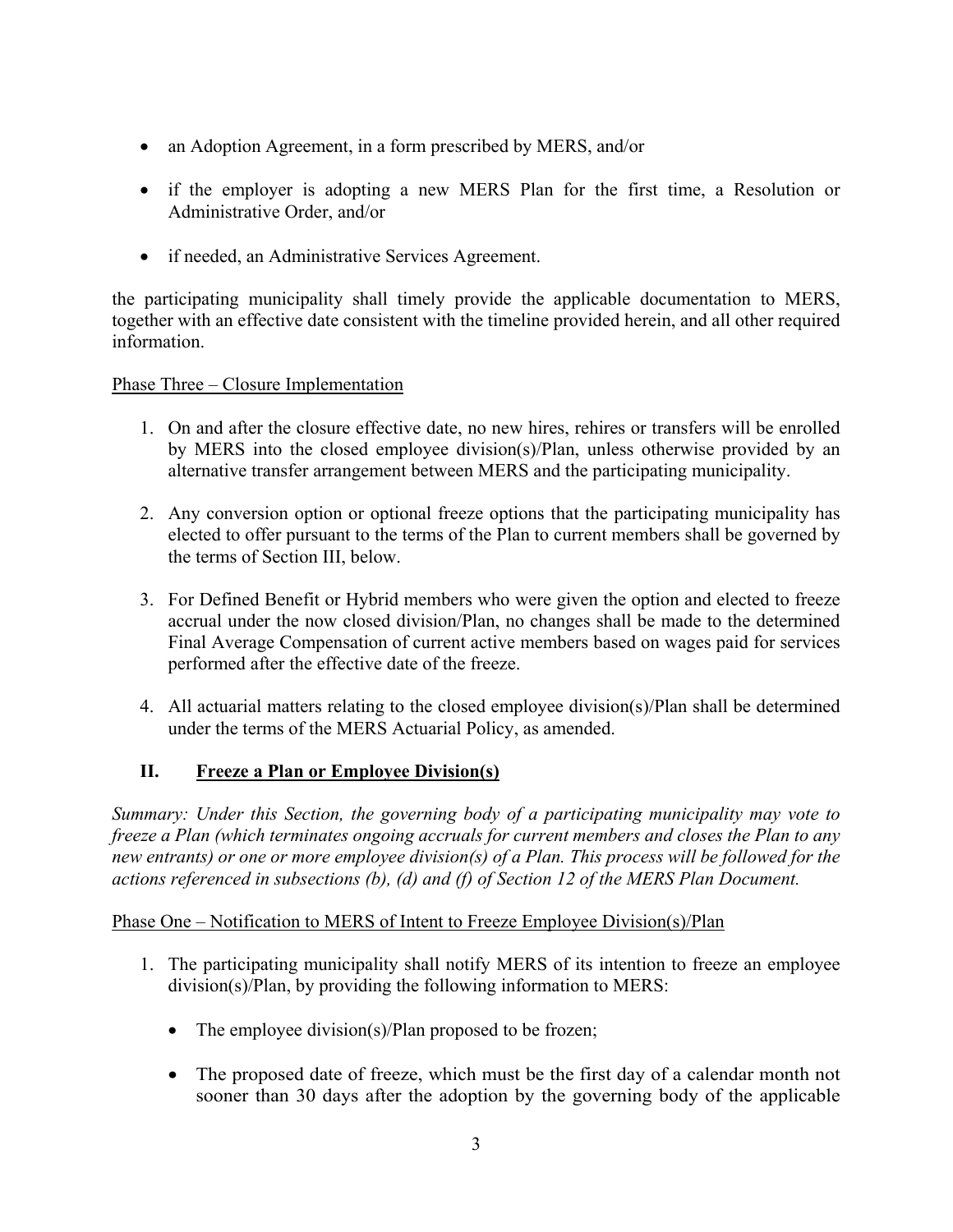documentation as described in Phase Two, below, which minimum period MERS may modify at its discretion;

- The employee division(s)/plan to which new hires/rehires/transferred employees who would have otherwise been members of the frozen employee division or Plan will be enrolled, if any; and
- Whether the participating municipality wishes to offer at the time of freeze a one-time irrevocable conversion option to active members to the employee division/plan to which their current employee division(s)/Plan is freezing (subject to and as permissible under the terms of the Plan).
- 2. Upon notice by the participating municipality of the intent to freeze a Defined Benefit or Hybrid division(s)/Plan, MERS shall initiate such actuarial studies required under the terms of the MERS Actuarial Policy. Upon completion of any required actuarial studies, MERS will provide these to the participating municipality, and advise the participating municipality regarding the changed basis upon which employer contribution invoices are prepared (from a percent of payroll to a flat dollar amount), and that any existing employer caps will no longer be administered. MERS will notify the participating municipality about available conversion options, if indicated. If the active members will be enrolled in the Defined Contribution or Hybrid Plan of the participating municipality, then the active members shall continue to be credited with vesting and eligibility service, but no future service credit may be granted under Section 18 or 19 of the Plan with respect to the frozen Defined Benefit Plan or Defined Benefit Component of the Hybrid Plan. If the active members will be enrolled in the MERS 475(b) Program, a non-MERS plan or in no plan of the participating municipality, then the accrued benefits of all such active members shall be 100% vested as of the freeze effective date, and no future service credit may be granted under Section 18 or 19 of the Plan with respect to the frozen Defined Benefit Plan or Defined Benefit Component of the Hybrid Plan.
- 3. Upon notice by the participating municipality of the intent to freeze a Defined Contribution employee division(s)/Plan, MERS shall notify the participating municipality of the following:
	- If the active members will be enrolled in the MERS 475(b) Program, a non-MERS plan or not be enrolled in any plan of the participating municipality, then the accounts of all such active members shall be 100% vested as of the freeze effective date. If the active members will be enrolled in the Defined Benefit or Hybrid Plan of the participating municipality, then the Defined Contribution accounts of such active members shall continue to be credited with vesting service.
	- The frozen employee division/Plan will continue to accept eligible rollovers distributions and distributions from eligible rollover assets to the members' accounts and, to the extent permitted by the employer in the Adoption Agreement, post-tax employee contributions.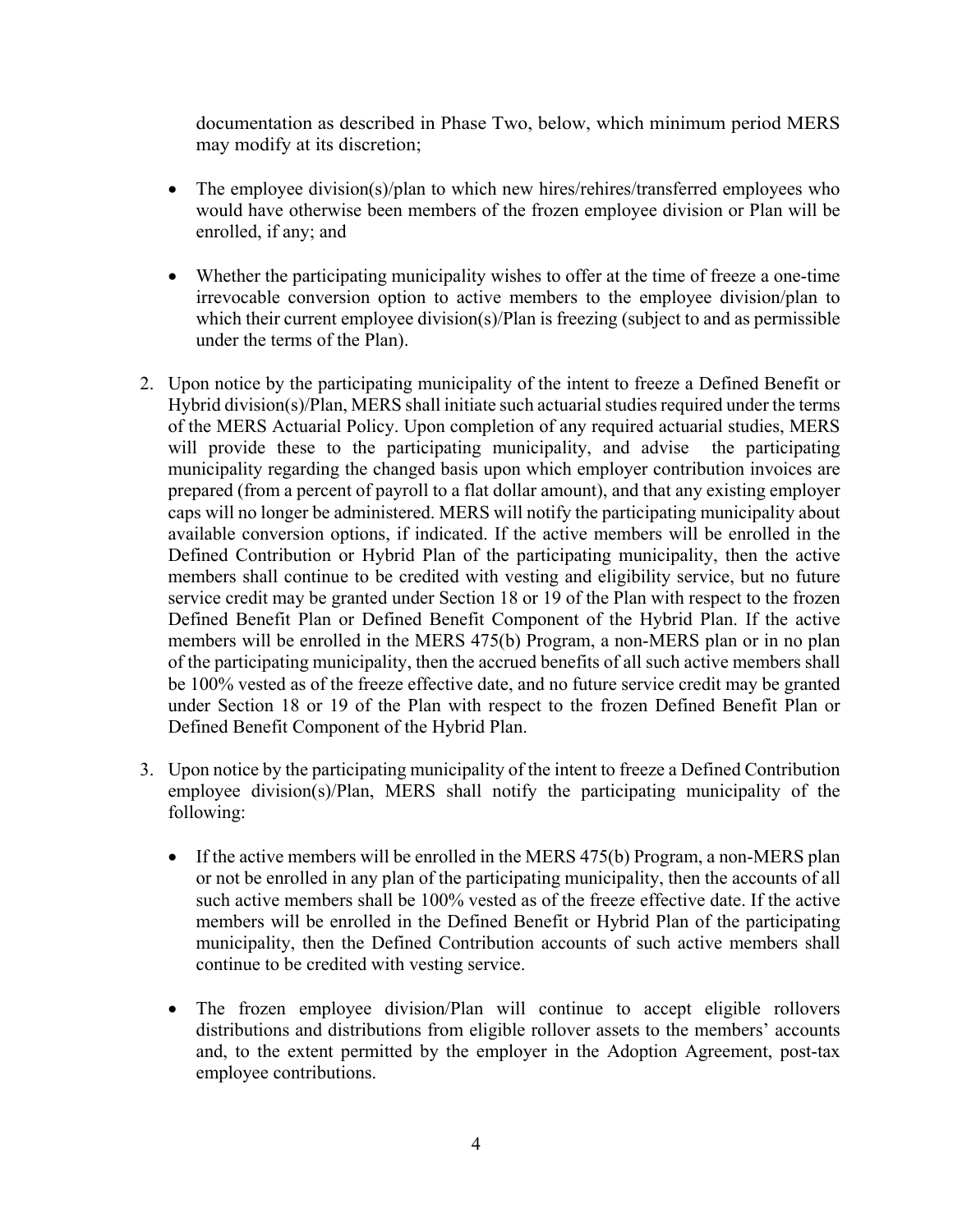- 4. MERS will also provide a participating municipality that has indicated an interest in offering a conversion option:
	- Which conversion options may be offered, and any additional information MERS may need to make that determination; and
	- Procedures and timelines regarding offers of conversion notices.

## Phase Two – Vote of the Governing Body

After receipt from MERS of the information described in Phase One and presentation of such actuarial studies required by the Actuarial Policy, upon the adoption by the participating municipality's governing body of the following, as applicable, by simple majority vote of the members of the governing body (unless the Plan/employee division is being frozen to the MERS 457(b) Program, a non-MERS plan or no plan, in which case, a two-thirds majority vote of the member of the governing body):

- an Adoption Agreement, and/or
- if the employer is adopting a new MERS Plan for the first time, a Resolution or Administrative Order,

the participating municipality shall timely provide the applicable documentation to MERS, together with an effective date consistent with the timeline provided herein, and all other required information.

### Phase Three – Freeze Implementation

On and after the freeze effective date:

- 1. No new hires, rehires or transfers will be enrolled by MERS into the frozen employee division(s)/Plan, unless otherwise provided under the terms of an alternative transfer agreement entered into between MERS and the participating municipality.
- 2. Members in the frozen employee division/Plan will accrue no further benefit service under the employee division/Plan. Members who are enrolled in a MERS Defined Contribution, Defined Benefit or Hybrid division/Plan of the participating municipality shall be credited with continuous service credit solely for the purposes of satisfying vesting and eligibility requirements.
- 3. Members of the frozen employee division/Plan who are enrolled in the MERS 457(b) Program, a non-MERS plan or no plan of the participating municipality will be immediately 100% vested. Upon the cessation of benefit accrual under any frozen Plan, no further service for the participating municipality performed after a freeze shall be recognized for purposes of combining service under Section 17, and no service may be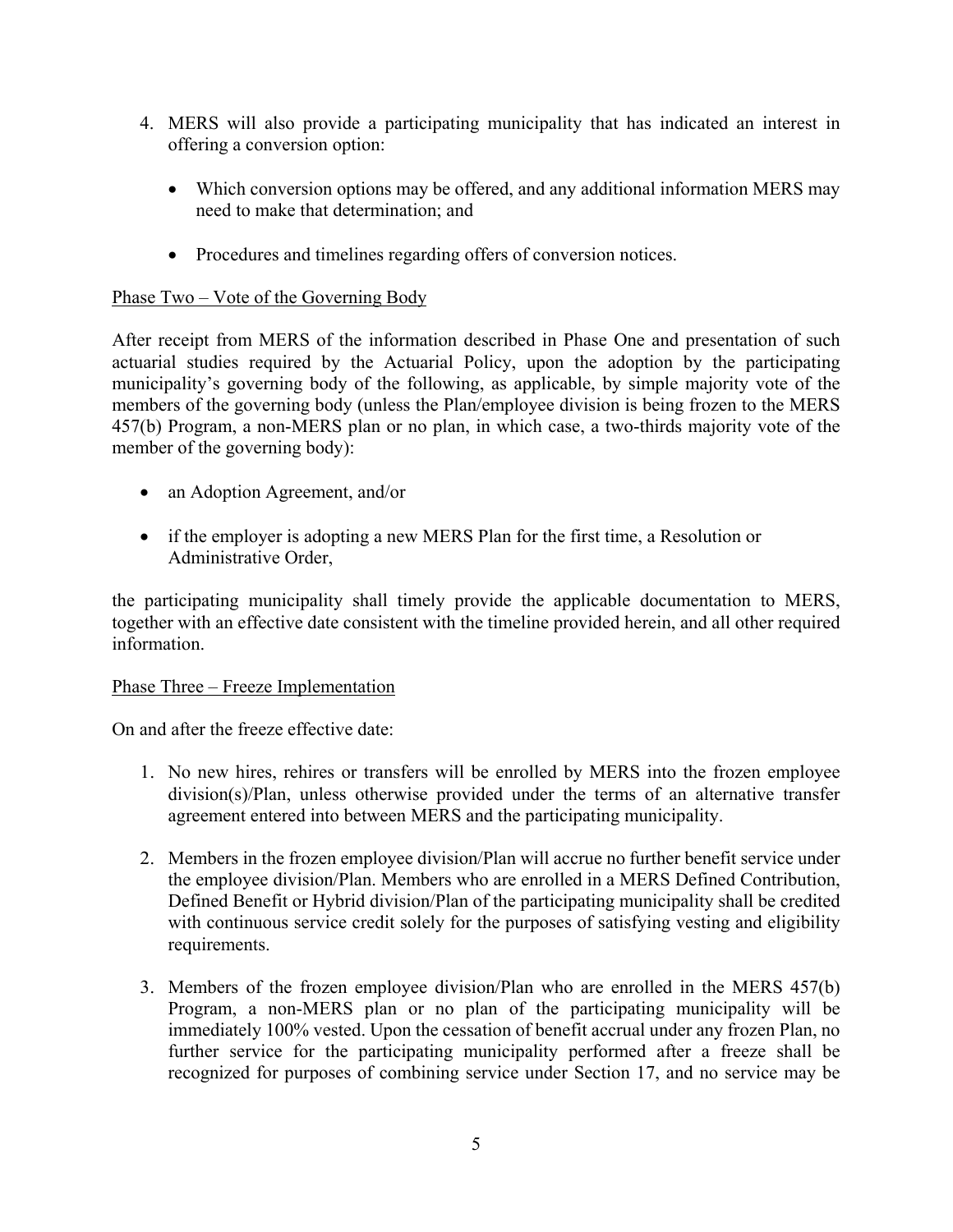granted under Section 18 or 19 of the Plan with respect to a frozen Defined Benefit or Defined Benefit Component of the Hybrid Plan.

- 4. With respect to a freeze of a Defined Benefit or Hybrid Plan/employee division(s), no changes shall be made to the determined Final Average Compensation of current active members based on wages paid for services performed after the effective date of the freeze after the effective date of the freeze.
- 5. Within twenty (20) business days of the freeze effective date, the participating municipality must provide a written notice to all current active members of the frozen employee division(s)/Plan regarding the impacts of paragraph 2, above.
- 6. Any conversion option that the participating municipality has elected to offer pursuant to the terms of the Plan to current members shall be governed by the terms of Section III, below.
- 7. All actuarial matters relating to the frozen employee division(s)/Plan shall be determined under the terms of the MERS Actuarial Policy, as amended.

# **III. Conversion Option and Optional Freeze**

*Summary: Under this Section, the governing body of a participating municipality, in conjunction with the closures and freezes of Plan/employee division(s), may allow conversion options or optional freezes to the plan, if any, covering new hires, rehires and transfers after to the close/freeze date. The procedures and limitations below apply to all conversion options and optional freezes described in Section 12(1) of the MERS Plan Document.*

## **A. Optional Freeze upon Closure of Defined Benefit Plan, Defined Contribution Plan or Hybrid Plan Employee Division(s)**

- 1. In the Resolution or Administrative Order closing one or more employee division(s) of or the full Defined Benefit Plan, Defined Contribution Plan or Hybrid Plan, the participating municipality may at that time provide an opportunity for each current active member of the closing employee division(s)/Plan to freeze his/her benefit in the closing employee division(s)/Plan and thereafter commence coverage in the division/plan to which the closing division/Plan is closing, if and to the extent permitted by Section 12 of the MERS Plan Document, if each of the following conditions are met:
	- a. On the effective date of the closure, the current active members affected are members of the System who are in the closed employee division(s)/Plan.
	- b. In the Resolution or Administrative Order closing the employee division(s)/Plan, the participating municipality has elected to enroll newly hired, rehired and transferred employees who would have otherwise been members of the closed employee division(s)/Plan into one of the following: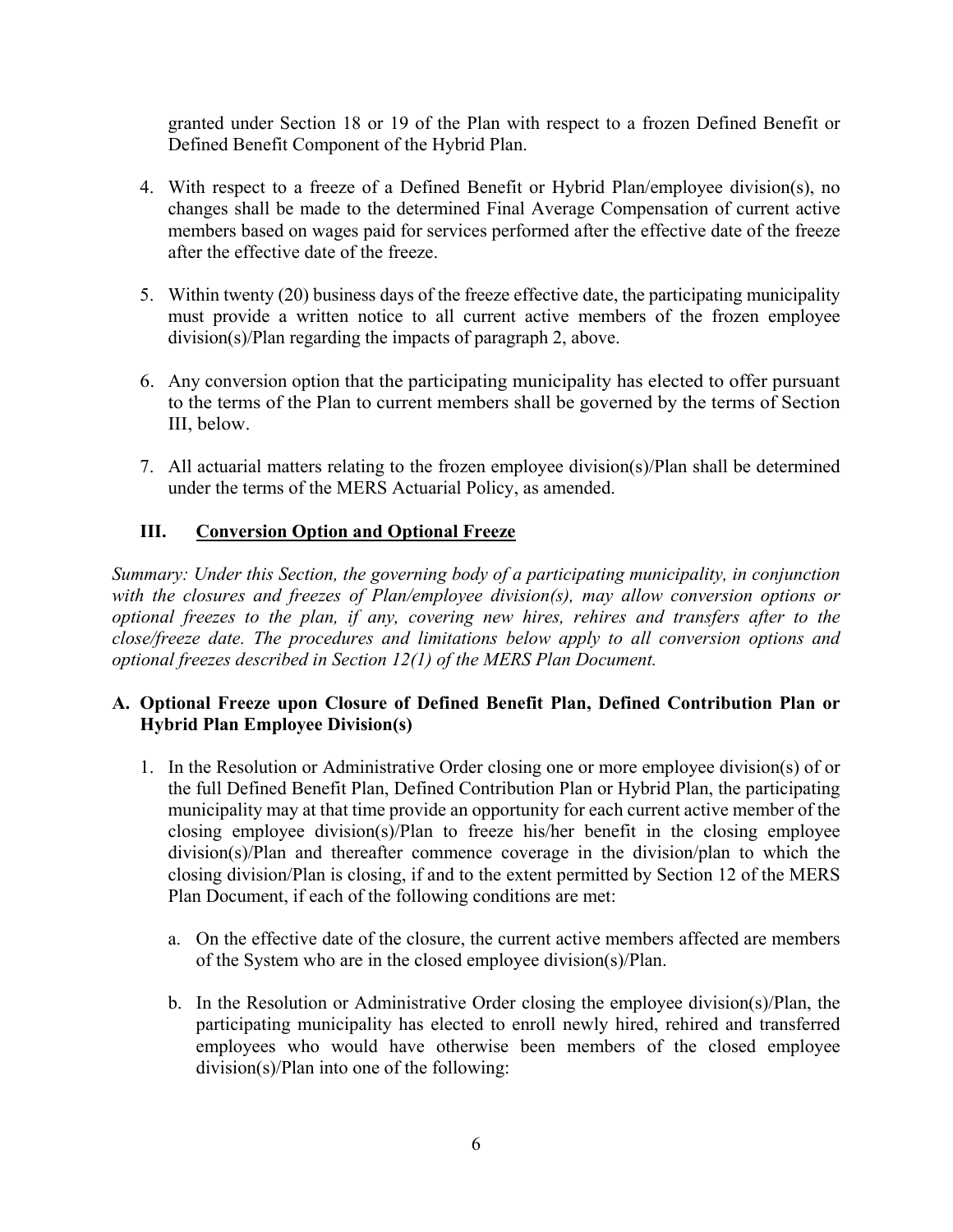- i. The Defined Benefit Plan;
- ii. The Defined Contribution Plan;
- iii. The Hybrid Plan.
- iv. The MERS 457(b) Program; or
- v. A non-MERS plan.
- c. On the date of the Resolution or Administrative Order closing an employee division(s)/Plan of the Defined Benefit or Hybrid Plan, both the full Plan and the affected division(s) have a funding level in compliance with MERS' Actuarial Policy. The participating municipality may make additional contributions to the System or reallocate assets among Defined Benefit Plan or Defined Benefit Component of the Hybrid Plan employee divisions, to the extent permitted by the Plan and the Actuarial Policy, in order to meet the conditions of this subsection.
- d. If any, the mandatory employee contribution rate in the closing employee division(s)/Plan is identical to the mandatory employee contribution rate in the plan to which the closing division(s)/Plan is closing.
- e. The participating municipality is otherwise in compliance with this Policy and the MERS' Actuarial Policy.
- 2. Where each of the conditions of subsection (1) are satisfied, each current active member of the closing employee division(s)/Plan shall have one opportunity irrevocably to freeze his/her benefit in the closing employee division(s)/Plan and thereafter commence coverage under the division/plan to which the closing division/Plan is closing. The current active member shall make the election under this subsection in writing based on procedures established by MERS. Such elections must be made:
	- a. No earlier than the end of the third month following the month in which the resolution/administrative order/agreement is received by MERS; and
	- b. No later than the first day of the first calendar month that is at least six months after MERS receipt of the resolution/administrative order/agreement.

If the current active member is married at the time of election, the election is not effective unless the current active member's spouse consents in a signed writing to the election, except that this requirement may be waived if it is determined by the System that the written signed consent of the current active member's spouse cannot be obtained because of extenuating circumstances.

- 3. The effect of a current active member making a written election under subsection (2) shall be the following:
	- a. The current active member shall be covered by the closing division/Plan until 12:01 a.m. on the closing effective date, at which time, the current active member's benefit under the closing division/Plan shall be frozen.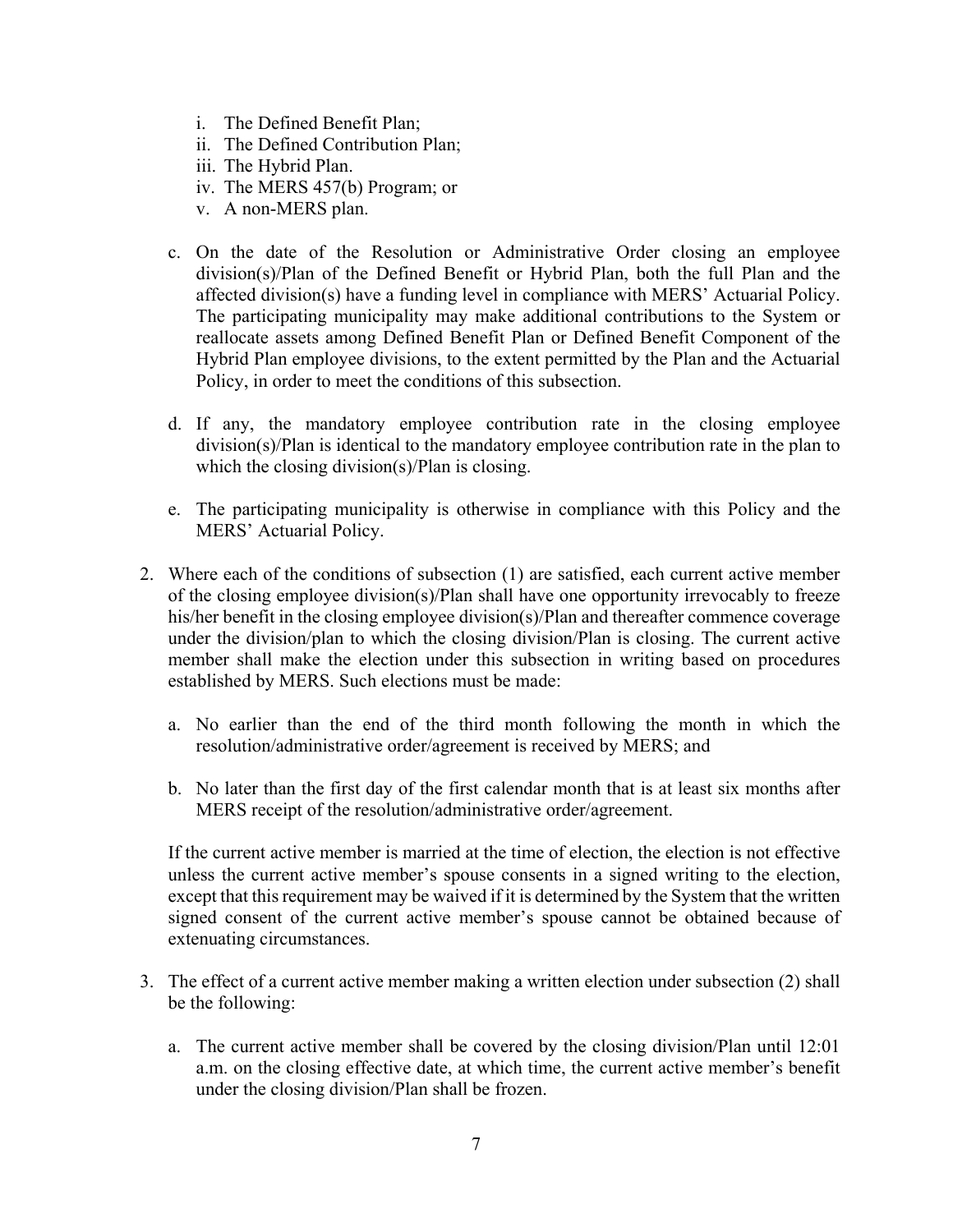- b. The current active member shall become covered by the plan to which the closing employee division(s)/Plan is closing effective 12:01 a.m. on the same day on which his/her coverage under the previous benefit division/Plan has frozen, as described above.
- c. Upon a member's electing an optional freeze of a Defined Benefit or Hybrid Plan benefit, no changes shall be made to the determined Final Average Compensation of such member based on wages paid for services performed after the effective date of the freeze after the effective date of their optional freeze.
- d. If the plan to which the closing division(s)/Plan is closing is the MERS Defined Benefit, Defined Contribution or Hybrid Plan, the frozen benefit of the current active member shall continue to be credited with vesting service for purposes of determining vesting and eligibility status as it is earned under the division/Plan in which the current active member has commenced participation.

### **B. Conversion Option for a Closed/Frozen Employee Division(s) of the Defined Benefit Plan, Defined Contribution Plan or Hybrid Plan**

- 1. Either in the Resolution or Administrative Order closing or freezing one or more employee division(s) of or the full Defined Benefit Plan, Defined Contribution Plan or Hybrid Plan, or in an agreement entered into with MERS after such closure/freeze, the participating municipality may provide an opportunity for each current active member of a closed/frozen employee division(s)/Plan to convert their benefit under the closed/frozen employee division(s)/Plan to the plan to which the closed/frozen employee division(s)/Plan closed/froze, and thereafter commence coverage under the plan to which the closed/frozen employee division/Plan is closed/frozen (if and to the extent permitted by Section 12 of the MERS Plan Document), if each of the following conditions are met:
	- a. On the Conversion Date, the current active members affected are members of the System in the closed/frozen employee division(s)/Plan.
	- b. In the Resolution or Administrative Order closing/freezing the employee division(s)/Plan, the participating municipality has elected to enroll newly hired, rehired and transferred employees who would have otherwise been members of the closed/frozen employee division(s)/Plan in one of the following:
		- i. The Defined Contribution Plan;
		- ii. The Hybrid Plan; or
		- iii. A non-MERS retirement plan that is a qualified defined contribution money purchase plan.
	- c. In either the Resolution or Administrative Order closing/freezing the employee division(s)/Plan or an agreement entered into with MERS after such closure/freeze, the participating municipality specifies a Conversion Date, which shall be the first day of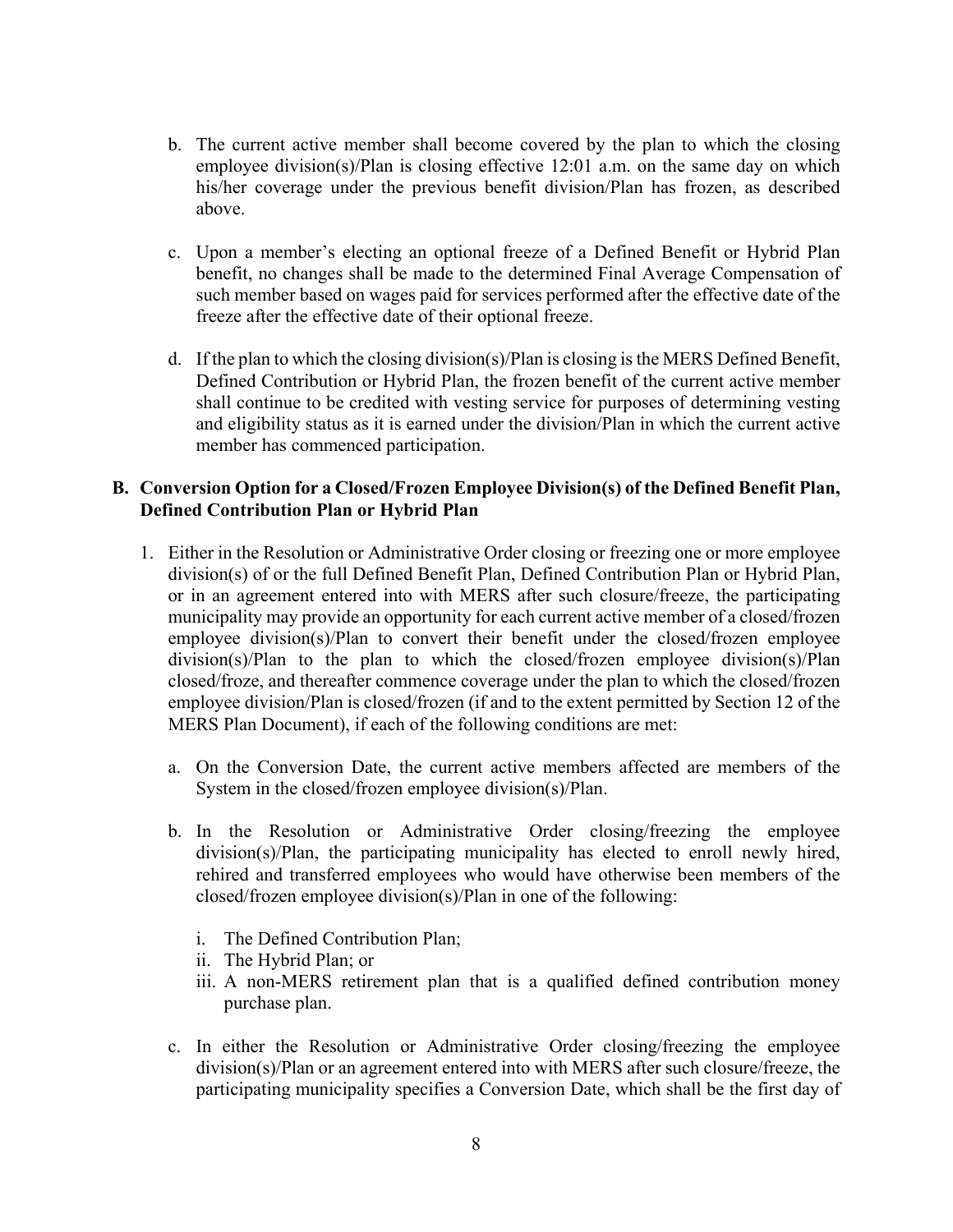the first calendar month that is at least three (3) months after the effective date of the closure/freeze of the employee division(s)/Plan.

- d. The mandatory employee contribution rate in the closed/frozen employee division(s)/Plan, if any, is the same as the mandatory employee contribution rate in the plan to which the closed/frozen employee division(s)/Plan is closed/froze.
- e. If the closed/frozen Plan/division is in the Defined Benefit or Hybrid Plan, the Resolution or Administrative Order or other agreement with MERS shall specify the conversion level percentage, which shall be:
	- i. Equal to the closed/frozen employee division's actuarially determined funded level (which must be at least 1% but no more than 100%), or
	- ii. A percentage of the division's actuarially determined funded level (which must be at least the funded percentage of the division, but no more than 100%).

If the closed/frozen division's funded level is less than the percentage selected by the participating employer, then the participating municipality is required to contribute to the closed/frozen division, within 90 days of the Conversion Date, on behalf of any and all converting members, the shortfall, if any, between the closing/freezing division's funded level as of the Conversion Date and that which is required to be transferred to the plan to which the closing/freezing division/Plan is closing/freezing.

- f. The participating municipality has not offered a conversion option to current active members with respect to this closed/frozen employee division/Plan.
- g. The participating municipality shall otherwise comply with this Policy and the MERS' Actuarial Policy.
- 2. Where the conditions of subsection (1) are satisfied, each current active member of the closed/frozen division/Plan shall have the opportunity irrevocably to convert his/her benefit from that accrued under the closed/frozen division/Plan to a benefit under the employee division/plan to which the closed/frozen division/plan has been closed/froze, and thereafter continue participation as a member of that employee division/plan. The current active member shall make the election under this subsection in writing, based on procedures established by MERS. Such elections must be made:
	- a. No earlier than the end of the third month following the month in which the resolution/administrative order/agreement is received by MERS; and
	- b. No later than the first day of the first calendar month that is at least six months after MERS receipt of the resolution/administrative order/agreement.

If the current active member is married at the time of election, the election is not effective unless the election is consented to in writing by the current active member's spouse, except that this requirement may be waived if it is determined by the System that the written signed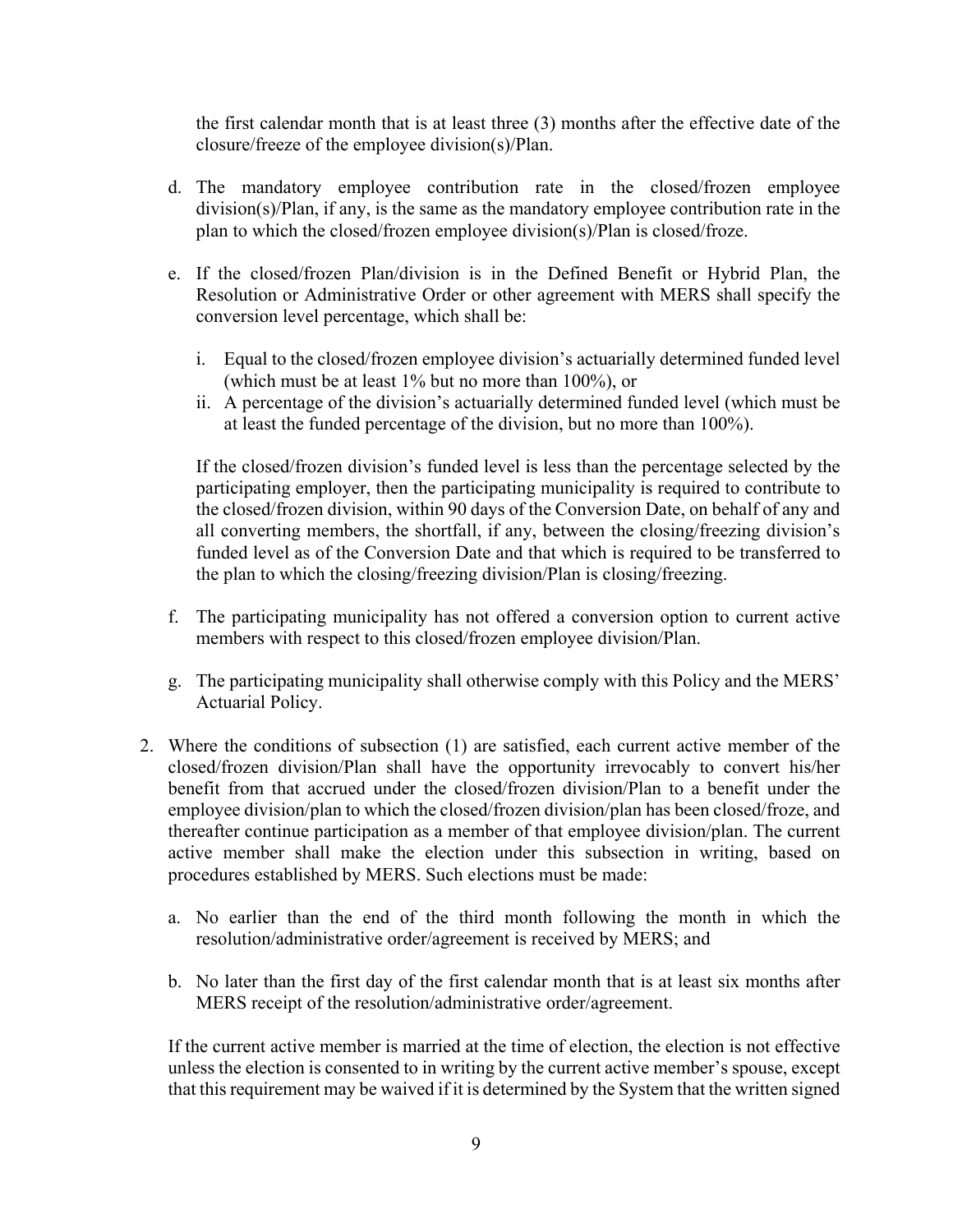consent of the current active member's spouse cannot be obtained because of extenuating circumstances.

If the current active member has been divorced, the member shall provide a full copy of the Judgment of Divorce(s) to MERS for review. If the Judgment indicates that a share of the member's benefit has been assigned to an alternate payee under an Eligible Domestic Relations Order, then MERS shall determine whether the conversion option is available to the member. During that review period, processing will be delayed. If the conversion option cannot be exercised by the member based on this review, the member's participation in the closed/frozen division/Plan will continue as before.

- 3. The effect of a current active member making a written election under subsection (2) shall be the following:
	- a. The current active member shall be covered by the previous benefit plan until 12:01 a.m. on the Conversion Date.
	- b. The current active member shall become covered by the plan in which newly hired, rehired and transferred employees who would have otherwise been members of the closed/frozen employee division(s)/Plan will be enrolled effective 12:01 a.m. on the Conversion Date.
- 4. For a member who makes the election under subsection (2), the following rules regarding the conversion shall apply, as applicable:
	- a. For current members of the Defined Benefit Plan.
		- i. if closed/frozen to the Defined Contribution Plan or to the non-MERS retirement plan that is a qualified defined contribution money purchase plan, pursuant to procedures established by MERS, the greater of the member's accumulated contributions or the actuarial present value of the accrued benefit associated with the member's coverage under the closed/frozen Defined Benefit Plan/division, after application of the conversion level percentage selected by the participating municipality, shall be transferred from the reserve for employee and employer contributions to the member's credit in the reserve for the Defined Contribution Plan or to the non-MERS retirement plan that is a defined contribution money purchase plan. For purposes of the determination of the actuarial present value for this purpose, the actuarial present value shall be computed as of 12:01 a.m. on the Conversion Date and shall be based on MERS' Actuarial Policy, as amended.
		- ii. If closed/frozen to the Hybrid Plan, the Hybrid Plan Defined Contribution Component shall be the greater of the member's accumulated contributions or the difference between the actuarial present value of the accrued benefit associated with the member's coverage under the closed/frozen Defined Benefit employee division and the actuarial present value of the accrued benefit associated with the member's coverage under the Hybrid Plan Defined Benefit Component, after application to